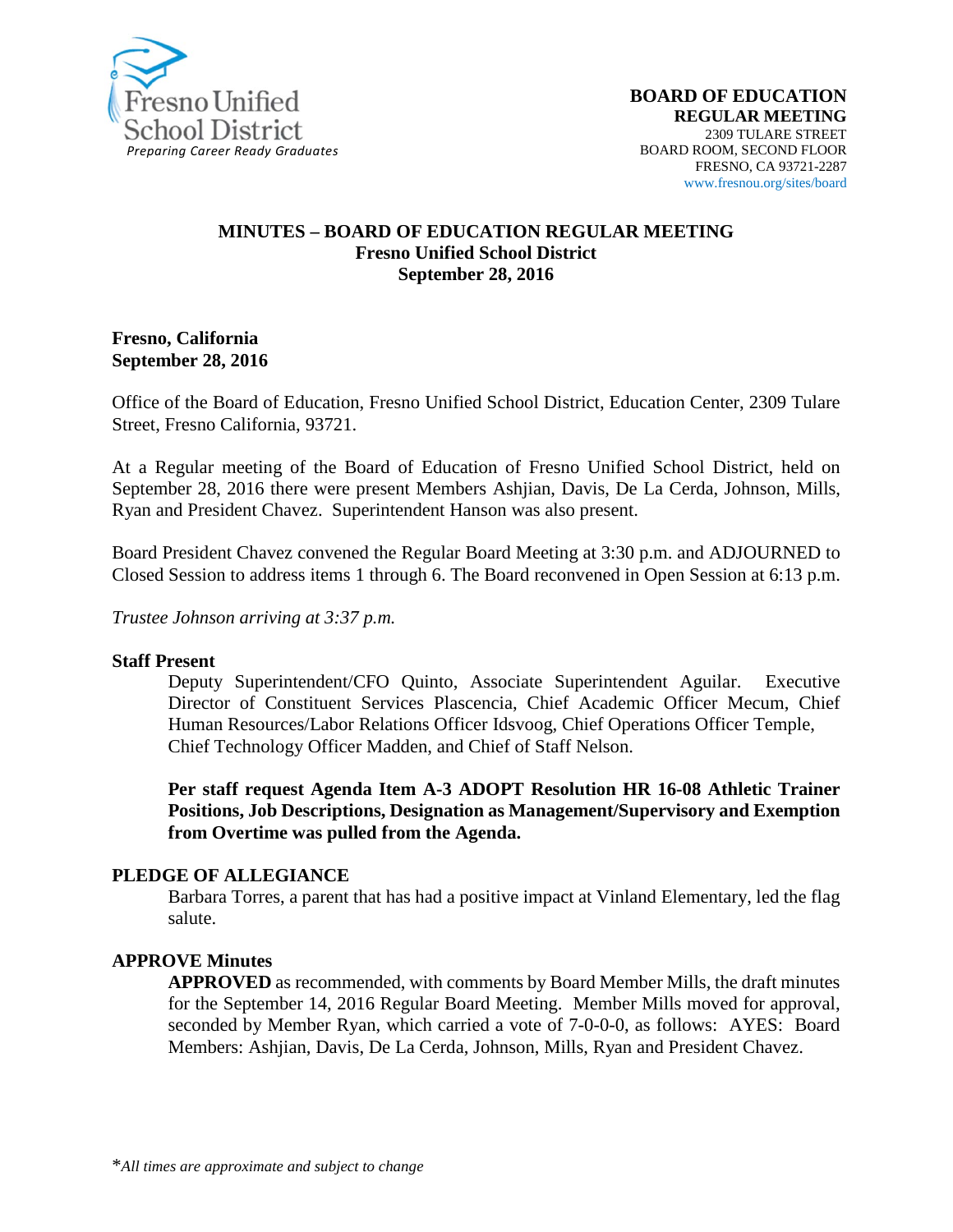**ADOPT Resolution Recognizing the Month of October 2016 as Disability Awareness Month ADOPTED** as recommended, a resolution where Fresno Unified School District proclaimed October 2016 as Disability Awareness Month.

Member Ryan moved for approval, seconded by Member Mills, which carried a vote of 9- 0-0-0, as follows: AYES: Student Board Members McCoy and Riar, Board Members: Ashjian, Davis, De La Cerda, Johnson, Mills, Ryan and President Chavez.

# **HEAR Reports from Student Board Representatives**

Student Board Representative Kesli Ashjian provided comments/reports from the Student Advisory Board Representative meeting hosted by Bullard High School. Members Ashjian and Ryan attended their meeting. Student Board Representative Kesli Ashjian acknowledged the student ambassadors from Tenaya Middle School who shared highlights of various school activities and experiences.

## **HEAR Report from Superintendent**

- A recap of the State of Education Luncheon benefiting the Fresno Unified Scholarship Fund. The event raised \$24,000 with an additional \$4,638 coming from the GOAL 2 Team from their August 5<sup>th</sup> golf outing. Special thanks to the staff and students who participated including the McLane Chamber Choir, Fresno High JROTC, Duncan Polytechnical High School, Men's and Women's Alliance, and the Manchester GATE Elementary School Orchestra.
- Fresno Unified held its first-ever high school Hackathon and Tech Show at Phillip J. Patiño High School of Entrepreneurship. The event was made possible with the help of AT&T and Bitwise Industries. Saturday's Hackathon attracted tech savvy high school students and built upon the Tournament of Technology competition and CoderGirlz clubs at middle schools. Technology experts who participated were amazed with the final products and presentations that were given by students.
- Superintendent Hanson addressed the social media threat that was made, sharing that as soon as the district was made aware, police were contacted and investigated. That investigation determined the threat was not credible and an arrest of a high school student was made because the threat itself, while not credible, did violate the law.
- Fresno Unified's Master Plan for English Learner Success is now available on the district [website.](https://www.fresnounified.org/news/stories/Pages/EL-Master-Plan-Available-for-Review.aspx#.V-xuAiTn_IU) This 131-page plan provides direction to the district for serving our thousands of English learner students, and is the result of many months of work by the English Learner Task Force, which is made up of community members, teachers, school site administrators, district leaders, and support members.
- The Board of Education voted 6 to 1 to place a \$225 million facility bond measure on the November ballot, known as Measure X. In preparation, the district has sought out input on facility priorities by hosting seven community meetings throughout the seven regions and by collecting hundreds of survey responses.

On a motion by Member De La Cerda, seconded by Member Davis, the consent agenda, exclusive of agenda items: A-4, A-7, and A-8 which were pulled for further discussion, was approved on a roll call vote of 9-0-0-0 as follows: AYES: Student Board Members: McCoy and Riar, Board Members: Ashjian, Davis, De La Cerda, Johnson, Mills, Ryan and President Chavez.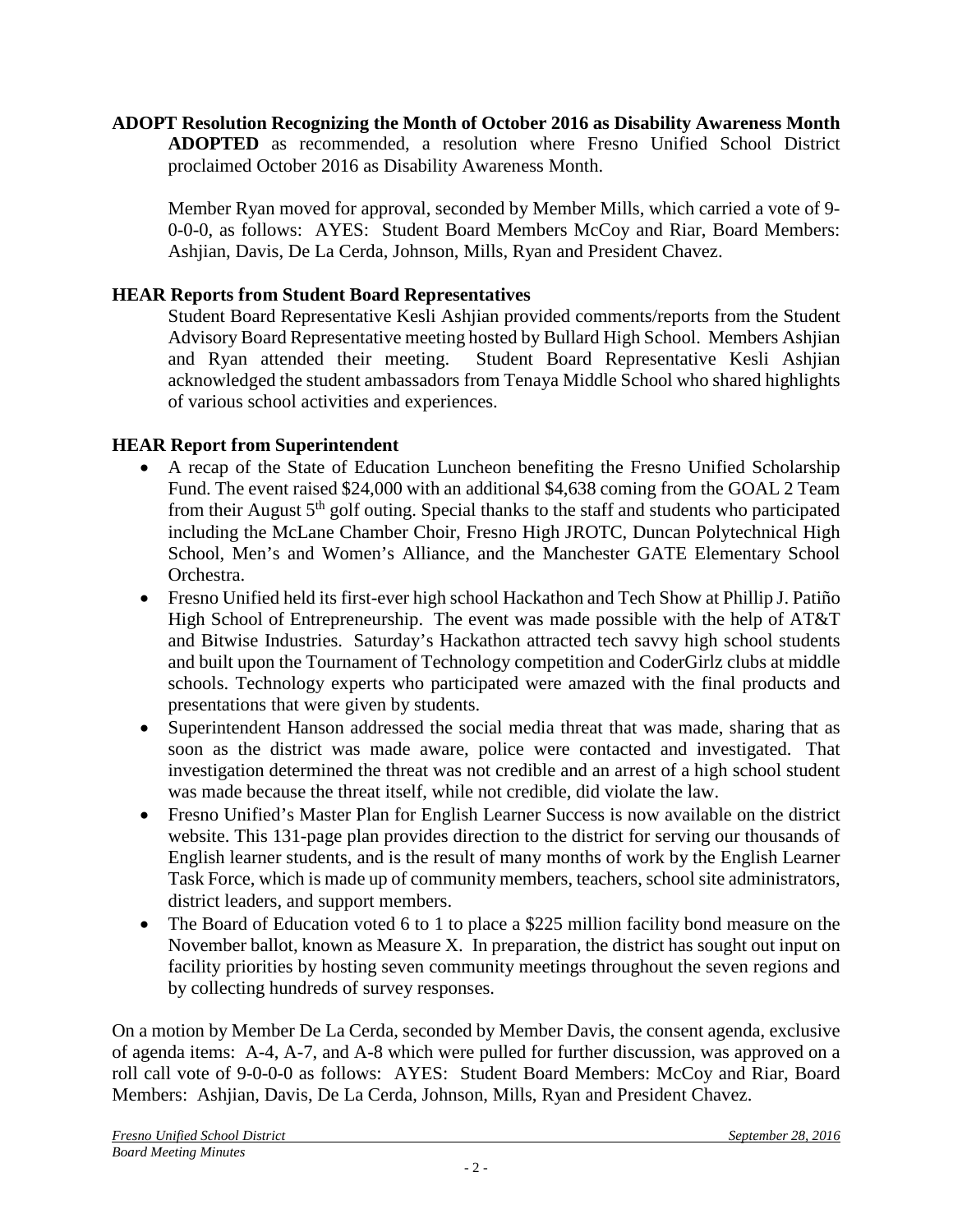# **A. CONSENT AGENDA**

- **A-1, APPROVE Personnel List APPROVED**, **as recommended** the Personnel List, Appendix A, as submitted.
- **A-2, ADOPT Findings of Fact and Recommendations of District Administrative Board ADOPTED, as recommended** the Findings of Fact and Recommendations of District Administrative Panels resulting from hearings on expulsion and readmittance cases conducted during the period since the September 14, 2016, Regular Board Meeting.
- **A-3, ADOPT Resolution HR 16-08 Athletic Trainer Positions, Job Descriptions, Designation as Management/Supervisory and Exemption from Overtime PULLED FROM AGENDA, NO ACTION TAKEN,** Resolution HR 16-08 to create the position and adoption of the job description of Athletic Trainer. Athletic Trainers provide additional support for extra-curricular activities through their specialized training in health and athletics. Due to Athletic Trainers' specialized training, flexibility of hours and authority, the Athletic Trainer position is exempt from overtime and to be placed on E-15 of the Management Salary Schedule.

## **A-4, APPROVE Award of Bid 17-03, Refrigerated Delivery Truck** PULLED for discussion

**APPROVED**, **as recommended** Bid 17-03 for the purchase of a refrigerated delivery truck to replace the Food Services vehicle involved in an accident on July 22, 2016. The request for bids was lawfully advertised on August 11, 2016 and August 18, 2016. The bids were opened on August 26, 2016. Notifications were sent to eight (8) vendors and the district received three (3) responses.

Staff recommends award to the lowest responsive, responsible bidder:

Fred M. Boerner Motor Co. (Huntington Park, CA) \$127,692

For the record, comments/questions were made regarding the replacement and reimbursement of the refrigerated delivery truck. Executive Director Paul Rosencrans was available to provide clarification. Member Ashjian moved for approval, seconded by Member Davis, which carried a 6-0-1-0 vote. AYES: Board Members: Ashjian, Davis, Johnson, Mills, Ryan and President Chavez. ABSENT: Board Member De La Cerda.

# **A-5, DENY Claim #16-0504-0229 DENIED, as recommended** a Claim for Damages on a minor, case #16-0504-0229.

**A-6, RATIFY Change Orders for the Projects Listed Below RATIFIED, as recommended** Change Orders for the following projects:

Bid 16-25 Section E, Exterior Painting at Various School Sites - Heaton Elementary School Change Order 1: This change order allows for weekend painting of the daycare facility due to occupancy during normal working hours. \$2,500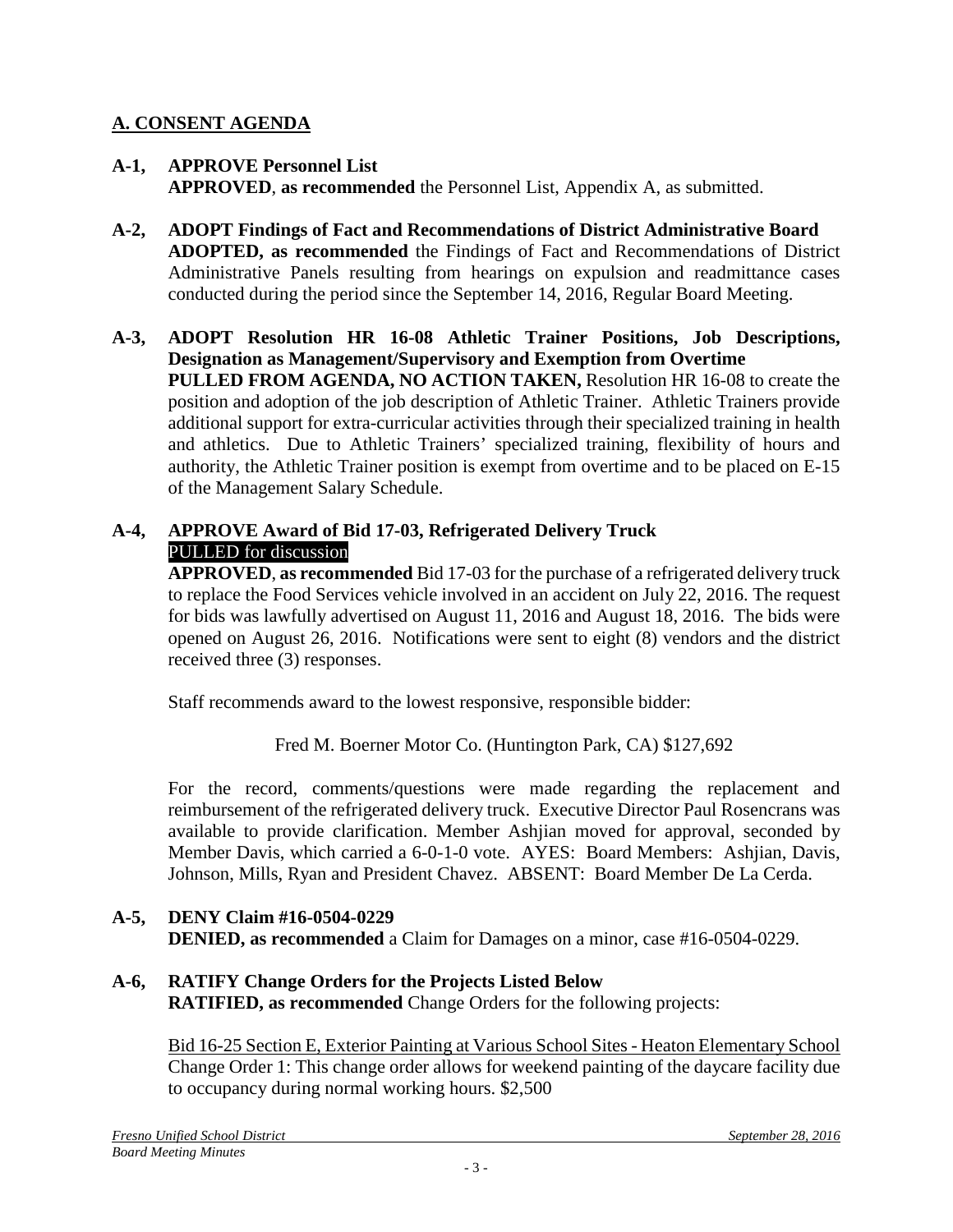Bid 16-25 Section M, Exterior Painting at Various School Sites - Baird Middle School Change Order 1: This change order extends the contract duration to allow for painting of the gymnasium. Although this is a zero dollar change order, the terms of the contract changed (completion date). \$0.00.

## **A-7, RATIFY the Filing of Notices of Completion for the Following Projects** PULLED for discussion

**RATIFIED, as recommended** Notices of Completion for the following projects, which have been completed according to plans and specifications:

## **BID 16-14 Addicott Elementary School Modernization:**

For the record, comments/questions were made regarding reasons for abstaining to the vote. Member Davis moved for approval, seconded by Member Ryan, which carried a 6- 0-0-1 vote. AYES: Board Members: Davis, De La Cerda, Johnson, Mills, Ryan and President Chavez. ABSTENTION: Board Member Ashjian.

## **BID 16-25 Exterior Painting at Various School Sites, Section A-N:**

Member Davis moved for approval, seconded by Member Johnson, which carried a 6-0-0- 1 vote. AYES: Board Members: Davis, De La Cerda, Johnson, Mills, Ryan and President Chavez. ABSTENTION: Board Member Ashjian.

#### **A-8, RATIFY Purchase Orders from July 1, 2016 through July 31, 2016** PULLED for discussion

Comments/questions were made by Community Member Andrew Fabela in regards to specific purchase orders for Harris Construction Co., Inc. In addition, comments/questions were made regarding the purchase order for Gallup Organization. Executive Director Paul Rosencrans and Chief of Human Resources/Labor Relations Paul Idsvoog were available to provide clarification.

Purchase orders issued from July 1, 2016 through July 31, 2016 were **RATIFIED as recommended,** exclusive of purchase orders from Expo Party Rental & Sales and Pepsi-Cola which were pulled from the purchase order list per staff request. Member Ashjian moved for approval, seconded by Member Davis, which carried a 7-0-0-0 vote. AYES: Board Members: Ashjian, Davis, De La Cerda, Johnson, Mills, Ryan and President Chavez.

### **END OF CONSENT AGENDA (ROLL CALL VOTE)**

### **UNSCHEDULED ORAL COMMUNICATIONS**

There were no individuals for this portion of the meeting.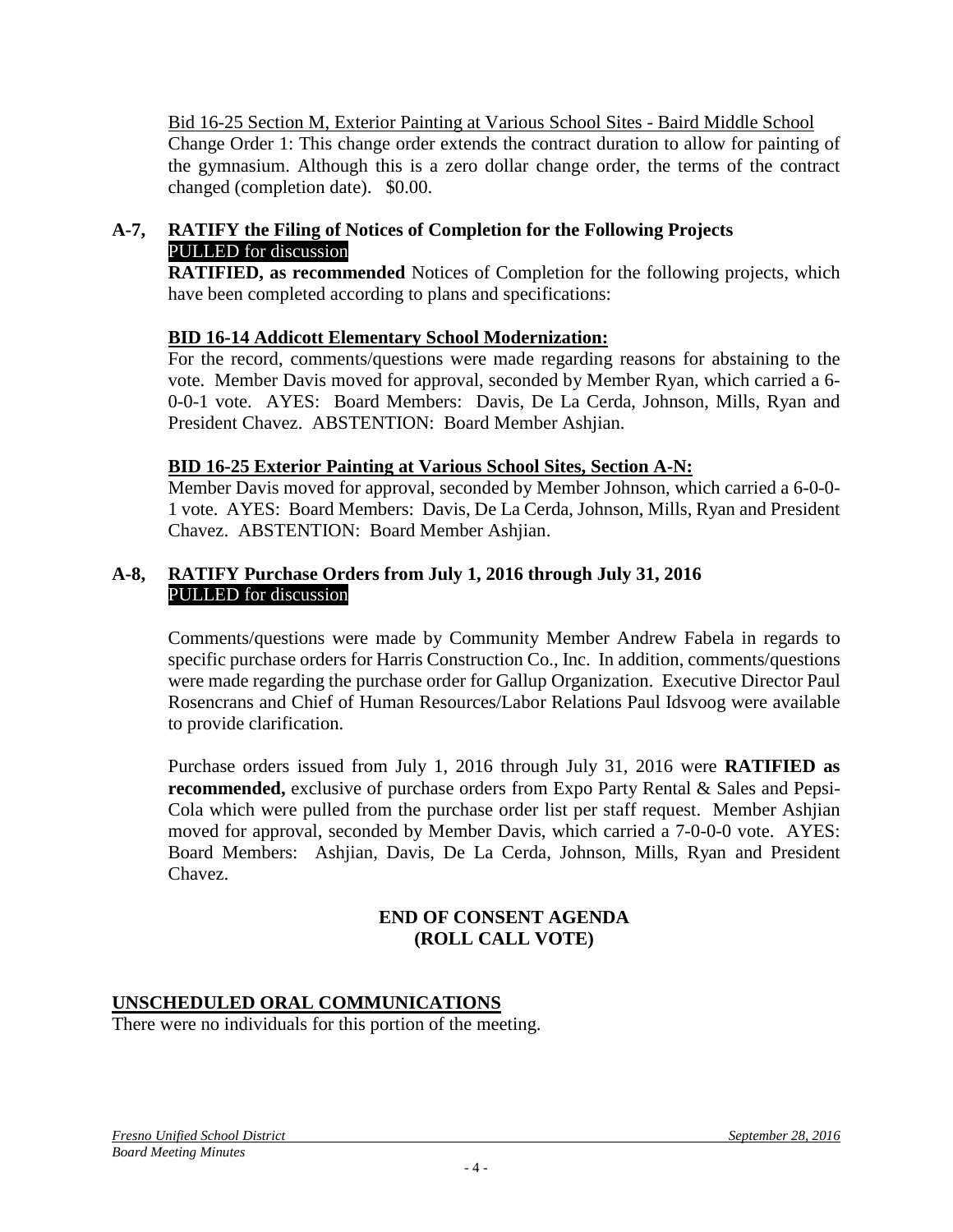## **B. CONFERENCE/DISCUSSION AGENDA**

## **Agenda Item B-9, DISCUSS Community Input Regarding Potential Measure X Investment; and APPROVE Updated High School Site Master Plans**

**DISCUSSED and APPROVED as recommended**, the updated master plans for the high schools. The high school site master plans, originally approved by the Board in 2011 and 2013, have been updated to reflect Measure Q investment and provide potential project concepts for Measure X funding should it become available.

### Presentation by Chief Operations Officer, Karin Temple

An opportunity was provided to hear questions/concerns from members of the board and staff was available to respond.

For the record, comments/questions were made by Community Member Andrew Fabela, and Board members regarding Bond Investment Priorities, Community Input, Updated High School Master Plans and Potential Measure X Projects. Chief Operations Officer, Karin Temple was available to provide clarification. Member Ryan moved for approval, seconded by Member De La Cerda, which carried a 5-2-0-0 vote. AYES: Board Members Davis, De La Cerda, Johnson, Ryan and President Chavez. NOES: Board Members Ashjian and Mills.

#### **Agenda Item B-10, HOLD a Public Hearing and ADOPT Resolution in the Matter of Sufficiency of Instructional Materials to Comply with the Requirements of Education Code Section 60119**

**HELD a Public Hearing and ADOPTED as recommended** the Resolution in the Matter of Sufficiency of Instructional Materials.

### Presentation by Instructional Superintendent, Melissa Dutra

An opportunity was provided to hear questions/concerns from members of the board and staff was available to respond.

For the record, comments/questions were made regarding to the sufficiency of instructional materials for our Hmong classes. Instructional Superintendent Melissa Dutra was available to provide clarification. Member Ryan moved for approval, seconded by Member Mils, which on a roll call carried a 6-0-1-0 vote. AYES: Board Members: Ashjian, Davis, Johnson, Mills, Ryan and President Chavez. ABSENT: Board Member De La Cerda.

#### **Agenda Item B-11, OPPORTUNITY for Public Discussion on the Fresno Area Substitute Teachers Association (FASTA), Local 521 Proposal to Fresno Unified School District for the 2016/17 School Year**

**OPPORTUNITY provided.** In accordance with Government Code section 3547, all initial proposals of the public school employers shall be presented at a public meeting of the public school employer, and thereafter shall be a public record. The Fresno Area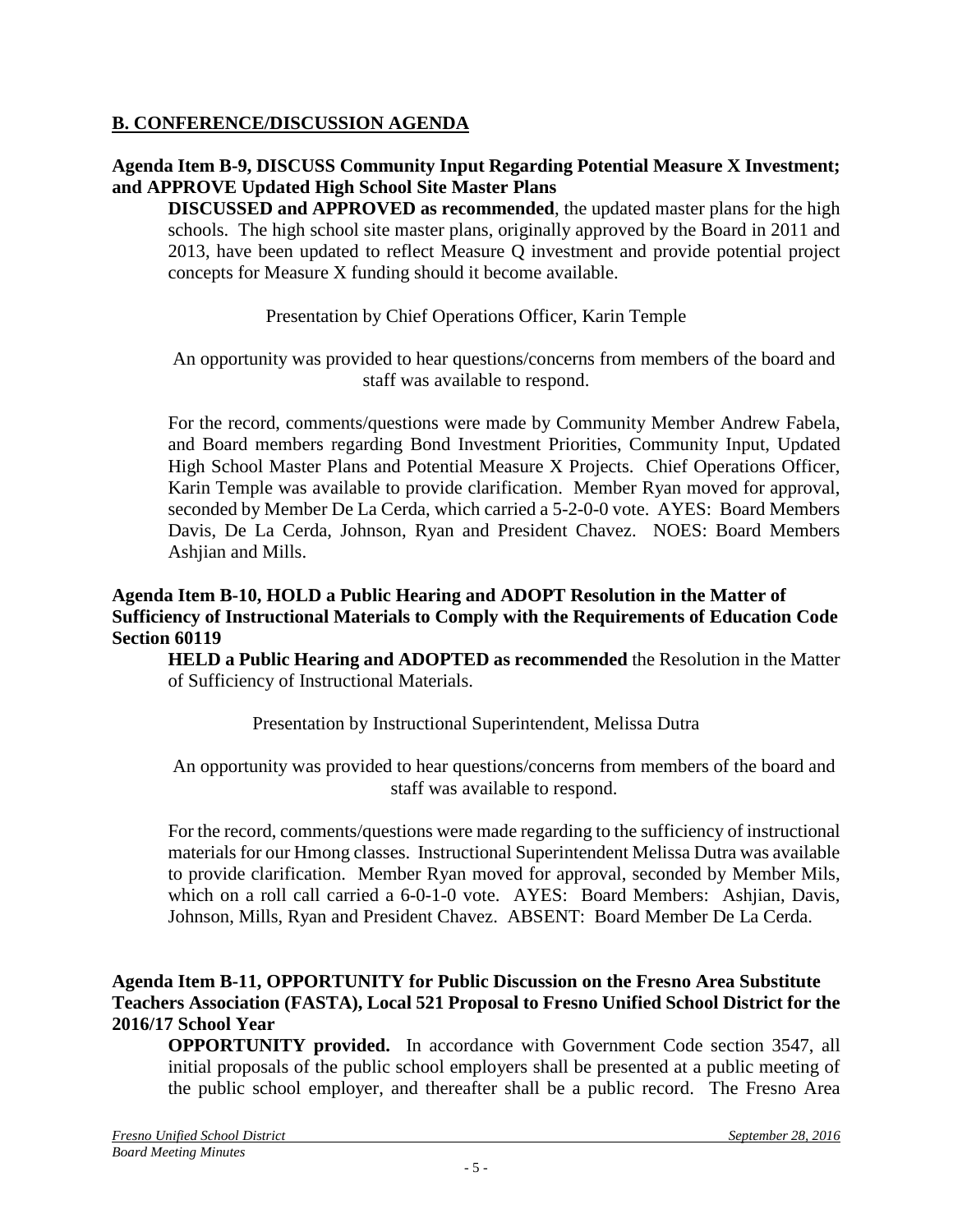Substitute Teachers Association (FASTA), Local 521 proposal was initially made public at the September 14, 2016 meeting of the Board of Education.

Presentation by Chief of Human Resources/Labor Relations, Paul Idsvoog

An opportunity was provided to hear questions/concerns from members of the board and staff was available to respond.

For the record, there were no comments/questions. No Action is required on this item.

## **Agenda Item B-12, OPPORTUNITY for Public Discussion and ADOPT the Fresno Unified School District Proposal to Fresno Area Substitute Teachers Association (FASTA), Local 521 for the 2016/17 School Year**

**OPPORTUNITY provided and ADOPTED.** In accordance with government Code 3547, all initial proposals of the public school employers shall be presented at a public meeting of the public school employer, and thereafter shall be public record.

Presentation by Chief of Human Resources/Labor Relations, Paul Idsvoog

An opportunity was provided to hear questions/concerns from members of the board and staff was available to respond.

For the record, there were no comments/questions.

Member Johnson moved for approval, seconded by Member Davis, which carried a 7-0-0- 0 vote. AYES: Board Members: Ashjian, Davis, De La Cerda, Johnson, Mills, Ryan and President Chavez.

## **Agenda Item B-13, OPPORTUNITY for Public Discussion on the Service Employees International Union (SEIU), Local 521 Proposal to Fresno Unified School District for the 2016/17 School Year**

**OPPORTUNITY provided.** In accordance with Government Code section 3547, all initial proposals of the public school employers shall be presented at a public meeting of the public school employer, and thereafter shall be a public record. The Service Employees International Union, Local 521 proposal was initially made public at the September 14, 2016 meeting of the Board of Education.

Presentation by Chief of Human Resources/Labor Relations, Paul Idsvoog

An opportunity was provided to hear questions/concerns from members of the board and staff was available to respond.

For the record there were no comments/questions. No Action is required on this item.